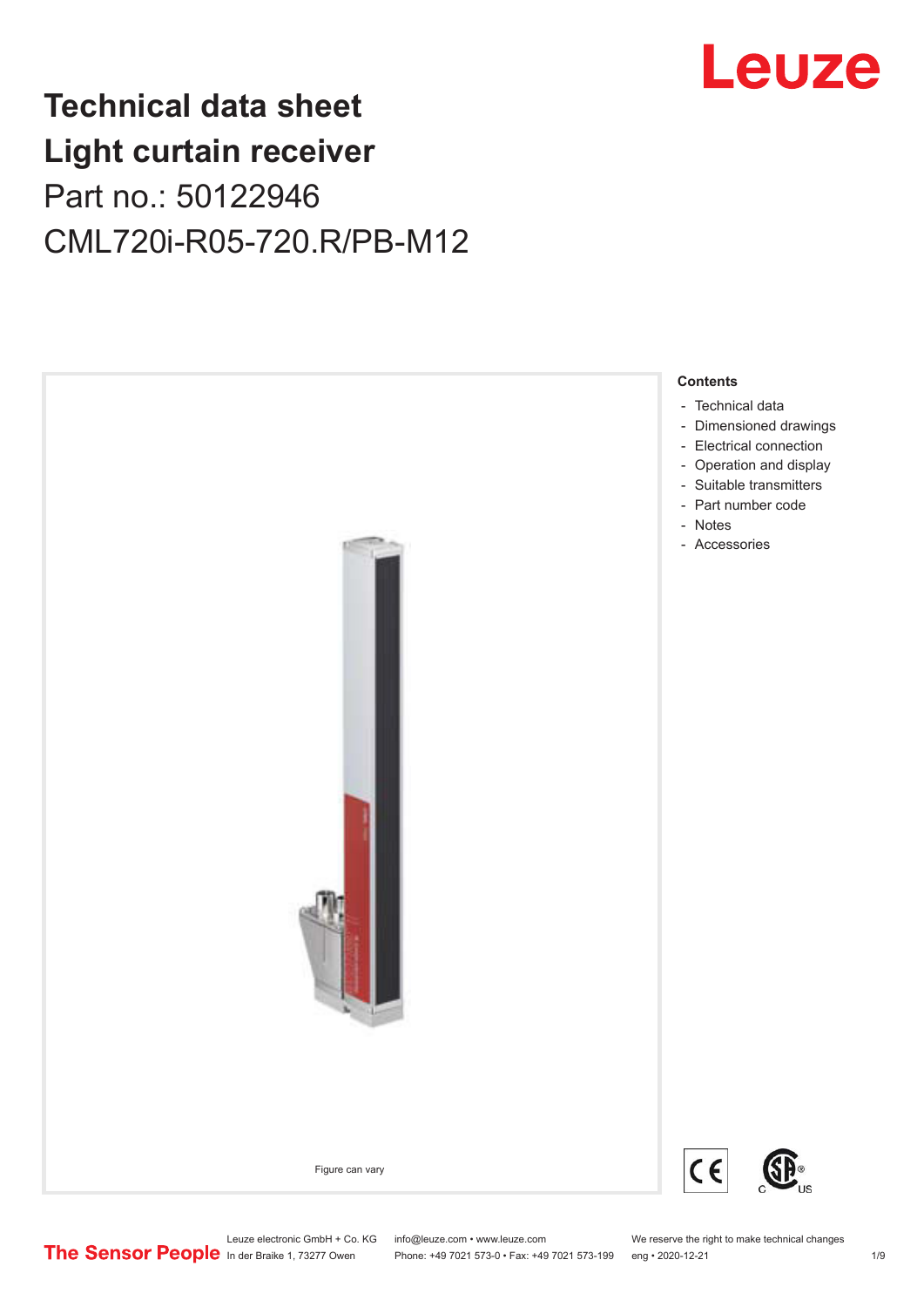## <span id="page-1-0"></span>**Technical data**

# Leuze

| <b>Basic data</b>                              |                                                                                                             |
|------------------------------------------------|-------------------------------------------------------------------------------------------------------------|
| <b>Series</b>                                  | 720                                                                                                         |
| <b>Operating principle</b>                     | Throughbeam principle                                                                                       |
| Device type                                    | Receiver                                                                                                    |
| <b>Contains</b>                                | Accessories for the use of the BT-2R1                                                                       |
| <b>Application</b>                             | Object measurement                                                                                          |
| <b>Special version</b>                         |                                                                                                             |
| <b>Special version</b>                         | Crossed-beam scanning                                                                                       |
|                                                | Diagonal-beam scanning                                                                                      |
|                                                | Parallel-beam scanning                                                                                      |
| <b>Optical data</b>                            |                                                                                                             |
| <b>Operating range</b>                         | Guaranteed operating range                                                                                  |
| <b>Operating range</b>                         | 0.13.5m                                                                                                     |
| <b>Operating range limit</b>                   | Typical operating range                                                                                     |
| <b>Operating range limit</b>                   | 0.14.5m                                                                                                     |
| <b>Measurement field length</b>                | 720 mm                                                                                                      |
| <b>Number of beams</b>                         | 144 Piece(s)                                                                                                |
| Beam spacing                                   | 5 <sub>mm</sub>                                                                                             |
|                                                |                                                                                                             |
| Measurement data<br>Minimum object diameter    | 10 mm                                                                                                       |
|                                                |                                                                                                             |
| <b>Electrical data</b>                         |                                                                                                             |
| <b>Protective circuit</b>                      | Polarity reversal protection                                                                                |
|                                                | Short circuit protected                                                                                     |
|                                                | <b>Transient protection</b>                                                                                 |
| Performance data                               |                                                                                                             |
| Supply voltage U <sub>B</sub>                  | 18  30 V, DC                                                                                                |
| <b>Residual ripple</b>                         | 0  15 %, From $U_{\rm B}$                                                                                   |
| <b>Open-circuit current</b>                    | 0  215 mA, The specified values refer<br>to the entire package consisting of trans-<br>mitter and receiver. |
|                                                |                                                                                                             |
| Inputs/outputs selectable                      | 100 mA                                                                                                      |
| Output current, max.                           |                                                                                                             |
| Input resistance                               | $6,000 \Omega$                                                                                              |
| Number of inputs/outputs selectable 2 Piece(s) |                                                                                                             |
| Type                                           | Inputs/outputs selectable                                                                                   |
| Voltage type, outputs                          | <b>DC</b>                                                                                                   |
| Switching voltage, outputs                     | Typ. $U_R / 0 V$                                                                                            |
| Voltage type, inputs                           | DC                                                                                                          |
| Switching voltage, inputs                      | high: ≥6V                                                                                                   |
|                                                | $low: 4V$                                                                                                   |
|                                                |                                                                                                             |
| Input/output 1                                 |                                                                                                             |
| Activation/disable delay                       | 1 ms                                                                                                        |
| <b>Timing</b>                                  |                                                                                                             |
| <b>Cycle time</b>                              | 4.72 ms                                                                                                     |
| Response time per beam                         | $30 \mu s$                                                                                                  |
| <b>Interface</b>                               |                                                                                                             |
|                                                |                                                                                                             |
| Type                                           | PROFIBUS DP                                                                                                 |
| <b>PROFIBUS DP</b>                             |                                                                                                             |
| <b>Function</b>                                | Process                                                                                                     |

| <b>Service interface</b> |                                                 |                              |
|--------------------------|-------------------------------------------------|------------------------------|
|                          | Type                                            | IO-Link                      |
|                          | <b>IO-Link</b>                                  |                              |
|                          | <b>Function</b>                                 | Configuration via software   |
|                          |                                                 | Service                      |
|                          | Connection                                      |                              |
|                          | <b>Number of connections</b>                    | 2 Piece(s)                   |
|                          | <b>Plug outlet</b>                              | Rear side                    |
|                          | <b>Connection 1</b>                             |                              |
|                          | <b>Function</b>                                 | Configuration interface      |
|                          |                                                 | Connection to transmitter    |
|                          |                                                 | Signal IN                    |
|                          |                                                 | Signal OUT                   |
|                          |                                                 | Voltage supply               |
|                          | Type of connection                              | Connector                    |
|                          | <b>Thread size</b>                              | M12                          |
|                          | Type                                            | Male                         |
|                          | <b>Material</b>                                 | Metal                        |
|                          | No. of pins                                     | 8 -pin                       |
|                          | Encoding                                        | A-coded                      |
|                          |                                                 |                              |
|                          | <b>Connection 2</b>                             |                              |
|                          | <b>Function</b>                                 | <b>BUS IN</b>                |
|                          |                                                 | <b>BUS OUT</b>               |
|                          | <b>Type of connection</b><br><b>Thread size</b> | Connector<br>M <sub>12</sub> |
|                          | Type                                            | Female                       |
|                          | <b>Material</b>                                 | Metal                        |
|                          | No. of pins                                     | 5-pin                        |
|                          | Encoding                                        | B-coded                      |
|                          |                                                 |                              |
|                          | <b>Mechanical data</b>                          |                              |
|                          | Design                                          | Cubic                        |
|                          | Dimension (W x H x L)                           | 29 mm x 35.4 mm x 743 mm     |
|                          | <b>Housing material</b>                         | Metal                        |
|                          | <b>Metal housing</b>                            | Aluminum                     |
|                          | Lens cover material                             | <b>Plastic</b>               |
|                          | Net weight                                      | 1,000 g                      |
|                          | <b>Housing color</b>                            | Silver                       |
|                          | <b>Type of fastening</b>                        | Groove mounting              |
|                          |                                                 | Via optional mounting device |
|                          | <b>Operation and display</b>                    |                              |
|                          | Type of display                                 | LED                          |
|                          |                                                 | OLED display                 |
|                          | <b>Number of LEDs</b>                           | 2 Piece(s)                   |
|                          | Type of configuration                           | Software                     |
|                          |                                                 | Teach-in                     |
|                          | <b>Operational controls</b>                     | Membrane keyboard            |
|                          | <b>Environmental data</b>                       |                              |
|                          | Ambient temperature, operation                  | $-3060 °C$                   |
|                          | Ambient temperature, storage                    | $-40$ 70 °C                  |
|                          |                                                 |                              |

Leuze electronic GmbH + Co. KG info@leuze.com • www.leuze.com We reserve the right to make technical changes In der Braike 1, 73277 Owen Phone: +49 7021 573-0 • Fax: +49 7021 573-199 eng • 2020-12-21 299 Phone: +49 7021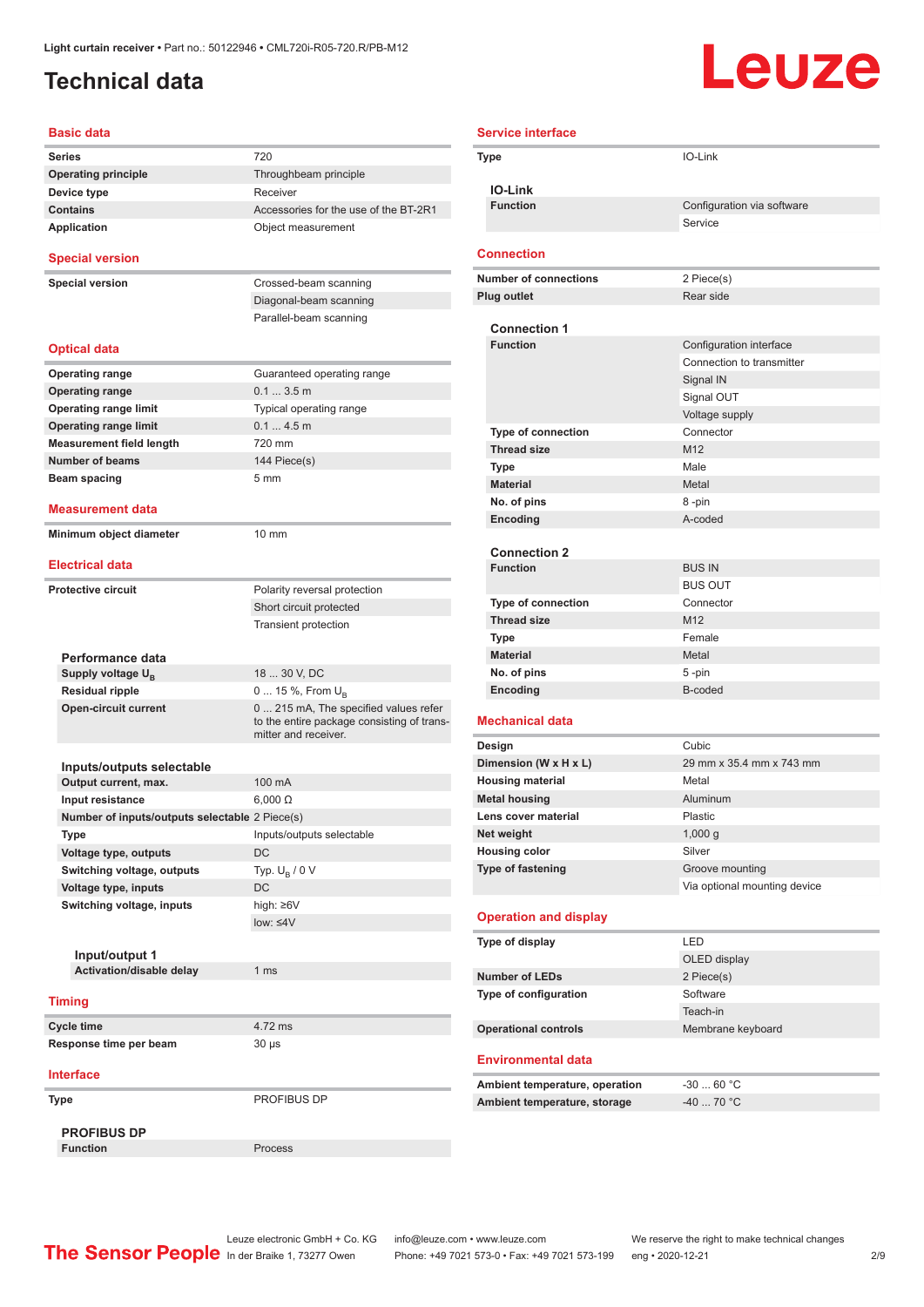## **Technical data**

# Leuze

#### **Certifications**

| Degree of protection     | IP 65         |
|--------------------------|---------------|
| <b>Protection class</b>  | Ш             |
| <b>Certifications</b>    | c CSA US      |
| <b>Standards applied</b> | IEC 60947-5-2 |
|                          |               |

#### **Classification**

| <b>Customs tariff number</b> | 90314990 |
|------------------------------|----------|
| eCl@ss 5.1.4                 | 27270910 |
| eCl@ss 8.0                   | 27270910 |
| eCl@ss 9.0                   | 27270910 |
| eCl@ss 10.0                  | 27270910 |
| eCl@ss 11.0                  | 27270910 |
| <b>ETIM 5.0</b>              | EC002549 |
| <b>ETIM 6.0</b>              | EC002549 |
| <b>ETIM 7.0</b>              | EC002549 |
|                              |          |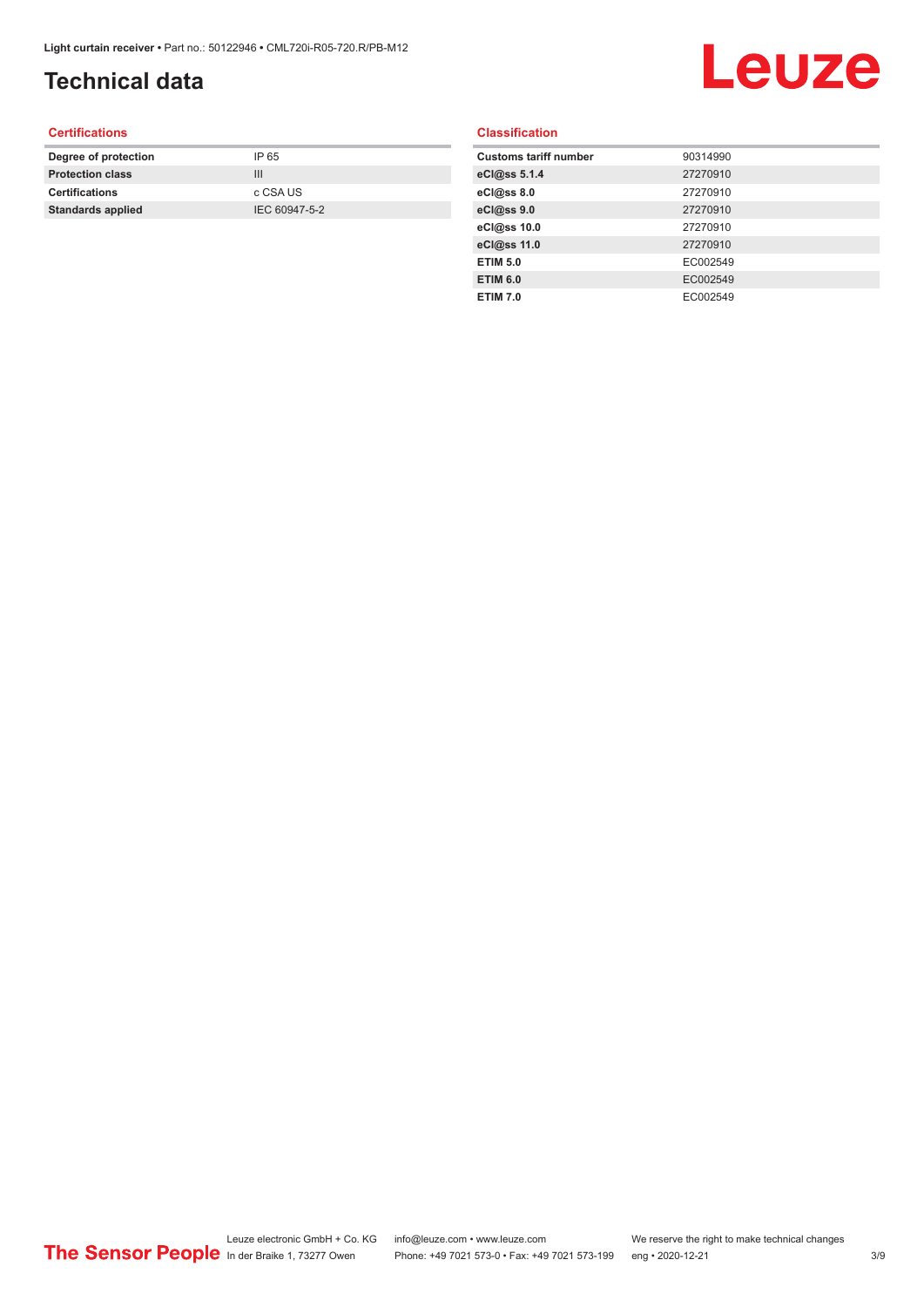#### <span id="page-3-0"></span>**Dimensioned drawings**

All dimensions in millimeters



B Measurement field length 720 mm

- F M6 thread
- G Fastening groove
- T Transmitter
- R Receiver
- Y 2.5 mm



## **Leuze**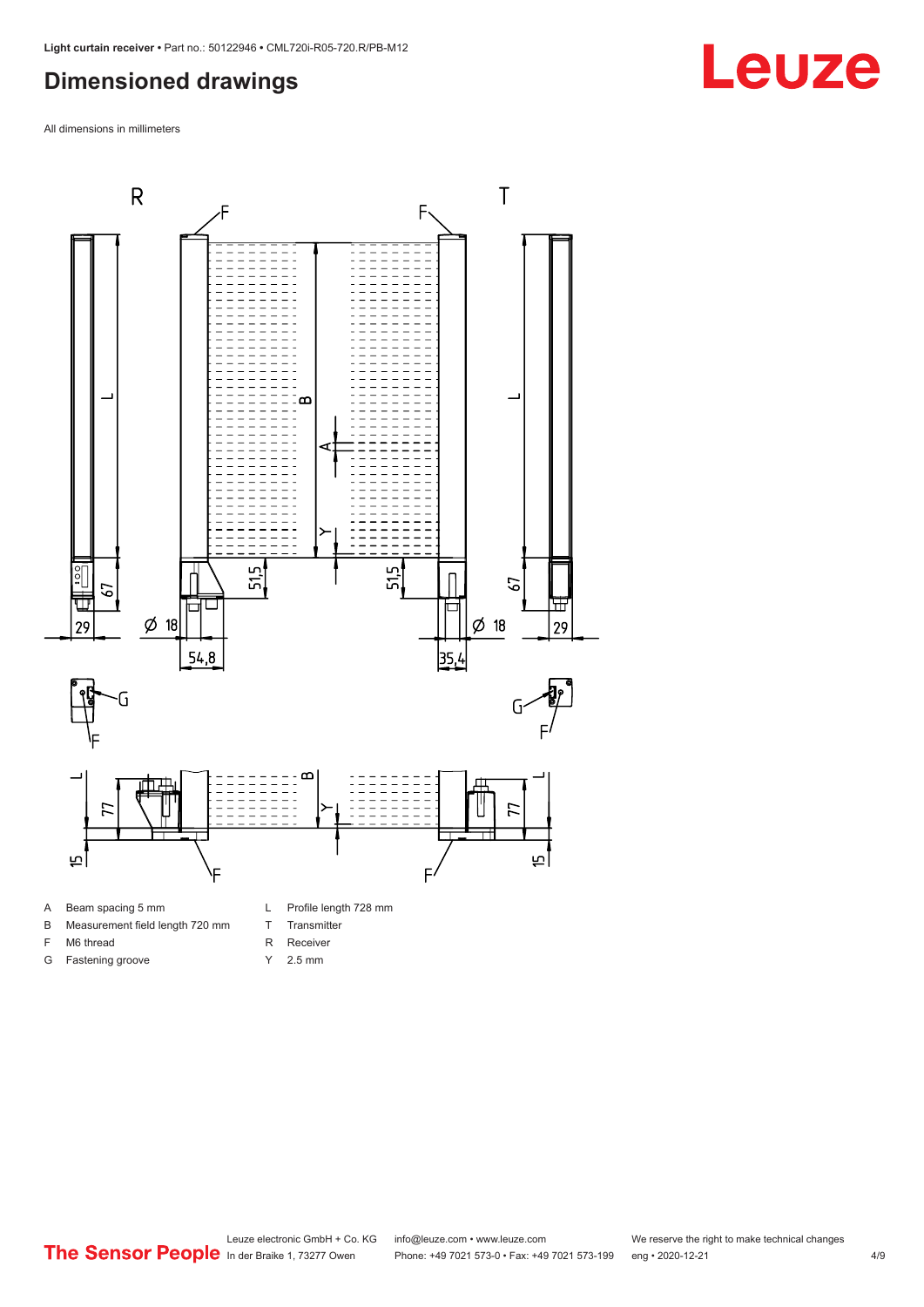#### <span id="page-4-0"></span>**Dimensioned drawings**





**Electrical connection**

#### **Connection 1**

| <b>Function</b>    | Configuration interface   |
|--------------------|---------------------------|
|                    | Connection to transmitter |
|                    | Signal IN                 |
|                    | Signal OUT                |
|                    | Voltage supply            |
| Type of connection | Connector                 |
| <b>Thread size</b> | M12                       |
| <b>Type</b>        | Male                      |
| <b>Material</b>    | Metal                     |
| No. of pins        | 8-pin                     |
| Encoding           | A-coded                   |

#### **Pin Pin assignment**

|                | $V +$            |  |  |
|----------------|------------------|--|--|
| $\overline{2}$ | I/O <sub>1</sub> |  |  |
| 3              | <b>GND</b>       |  |  |
| $\overline{4}$ | IO-Link          |  |  |
| 5              | I/O <sub>2</sub> |  |  |
| 6              | RS 485 Tx+       |  |  |
|                | RS 485 Tx+       |  |  |
| 8              | <b>FE/SHIELD</b> |  |  |
|                |                  |  |  |



#### **Connection 2**

| <b>Function</b>    | <b>BUS IN</b>  |
|--------------------|----------------|
|                    | <b>BUS OUT</b> |
| Type of connection | Connector      |
| <b>Thread size</b> | M12            |
| <b>Type</b>        | Female         |
| <b>Material</b>    | Metal          |
| No. of pins        | $5 - pin$      |
| Encoding           | B-coded        |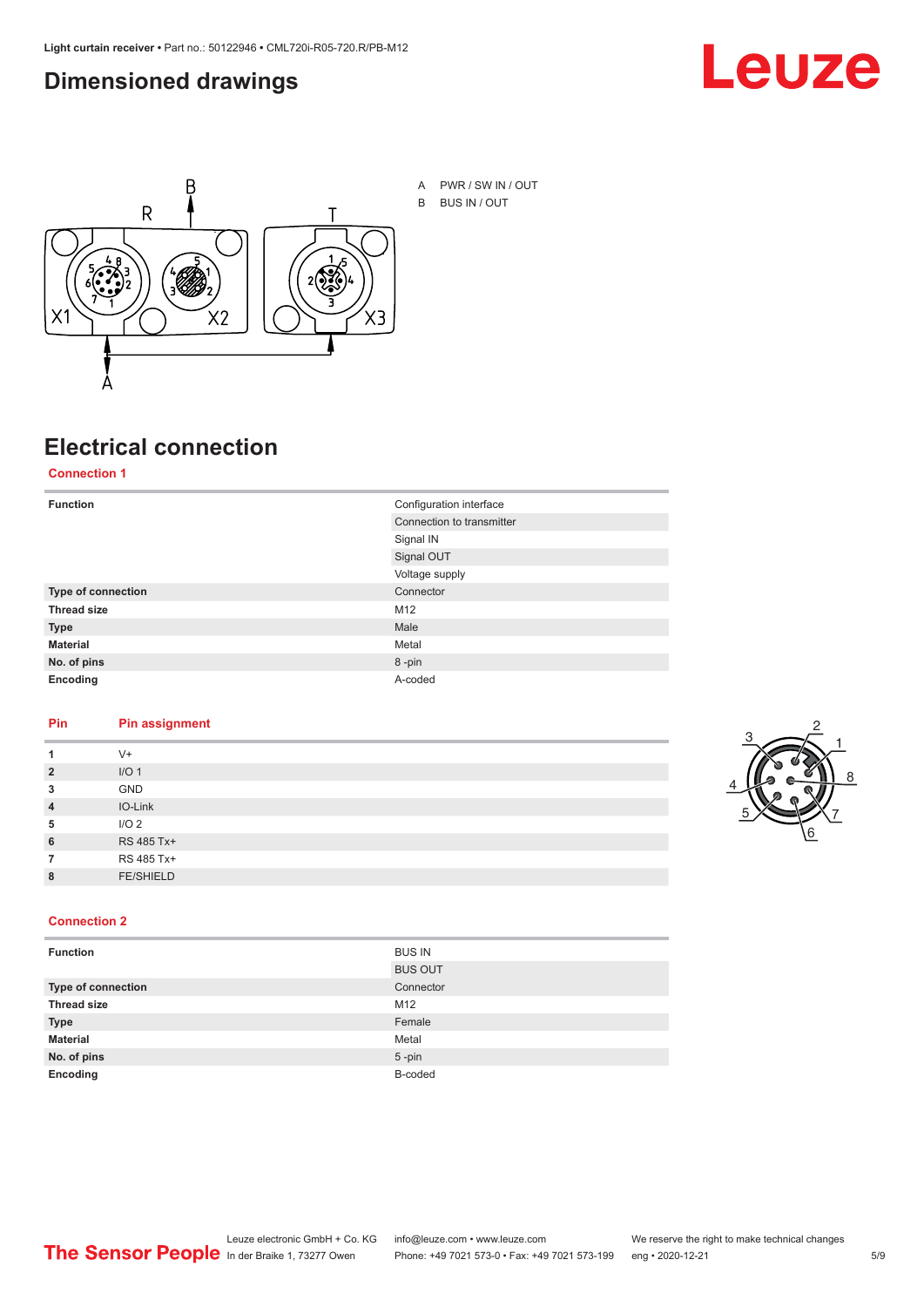## <span id="page-5-0"></span>**Electrical connection**

#### **Pin Pin assignment 1** V+ **2** Tx-**3** PB GND **4** Tx+ **5** FE/SHIELD 3 2 1 5 4



| <b>LED</b>     | <b>Display</b>           | <b>Meaning</b>                         |
|----------------|--------------------------|----------------------------------------|
|                | Green, continuous light  | Operational readiness                  |
|                | Green, flashing          | Teach / error                          |
| $\overline{2}$ | Yellow, continuous light | Light path free, with function reserve |
|                | Yellow, flashing         | No function reserve                    |
|                | Off                      | Object detected                        |

#### **Suitable transmitters**

| Part no. | <b>Designation</b>        | <b>Article</b>               | <b>Description</b>                                                          |
|----------|---------------------------|------------------------------|-----------------------------------------------------------------------------|
| 50119457 | CML720i-T05-720.R-<br>M12 | Light curtain<br>transmitter | Operating range: 0.1  3.5 m<br>Connection: Connector, M12, Rear side, 5-pin |

### **Part number code**

Part designation: **CML7XXi-YZZ-AAAA.BCCCDDD-EEEFFF**

| <b>CML</b>  | <b>Operating principle</b><br>Measuring light curtain                                                                                     |
|-------------|-------------------------------------------------------------------------------------------------------------------------------------------|
| 7XXi        | <b>Series</b><br>720i: 720i series<br>730i: 730i series                                                                                   |
| Y           | Device type<br>T: transmitter<br>R: receiver                                                                                              |
| <b>ZZ</b>   | <b>Beam spacing</b><br>05:5 mm<br>10:10 mm<br>20:20 mm<br>40:40 mm                                                                        |
| <b>AAAA</b> | Measurement field length [mm], dependent on beam spacing                                                                                  |
| в           | Equipment<br>A: connector outlet, axial<br>R: rear connector outlet                                                                       |
| <b>CCC</b>  | Interface<br>L: IO-Link<br>/CN: CANopen<br>/PB: PROFIBUS<br>/PN: PROFINET<br>/CV: Analog current and voltage output<br>/D3: RS 485 Modbus |

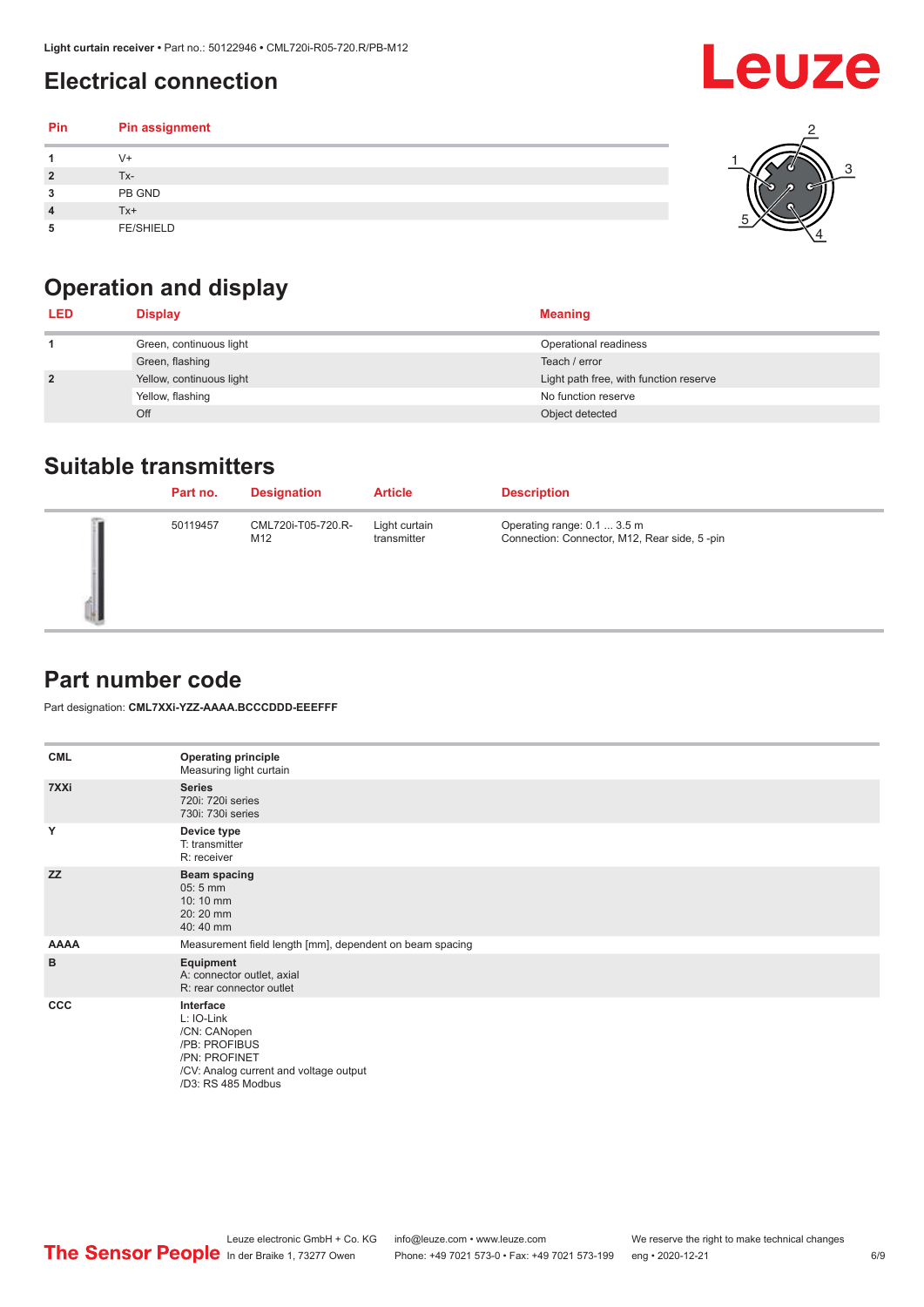#### <span id="page-6-0"></span>**Part number code**



| <b>DDD</b>  | <b>Special equipment</b><br>-PS: Power Setting                                                  |
|-------------|-------------------------------------------------------------------------------------------------|
| <b>EEE</b>  | <b>Electrical connection</b><br>M12: M12 connector                                              |
| <b>FFF</b>  | -EX: Explosion protection                                                                       |
|             |                                                                                                 |
| <b>Note</b> |                                                                                                 |
|             | $\&$ A list with all available device types can be found on the Leuze website at www.leuze.com. |

#### **Notes**

| Observe intended use!                                                                                                                                                                                                            |
|----------------------------------------------------------------------------------------------------------------------------------------------------------------------------------------------------------------------------------|
| $\%$ This product is not a safety sensor and is not intended as personnel protection.<br>$\%$ The product may only be put into operation by competent persons.<br>$\%$ Only use the product in accordance with its intended use. |
|                                                                                                                                                                                                                                  |



#### **For UL applications:**

ª For UL applications, use is only permitted in Class 2 circuits in accordance with the NEC (National Electric Code). ª These proximity switches shall be used with UL Listed Cable assemblies rated 30V, 0.5A min, in the field installation, or equivalent (categories: CYJV/ CYJV7 or PVVA/PVVA7)

#### **Accessories**

## Connection technology - Connection cables

|        | Part no. | <b>Designation</b>     | <b>Article</b>   | <b>Description</b>                                                                                                                                         |
|--------|----------|------------------------|------------------|------------------------------------------------------------------------------------------------------------------------------------------------------------|
| 2<br>W | 50132079 | KD U-M12-5A-V1-<br>050 | Connection cable | Connection 1: Connector, M12, Axial, Female, A-coded, 5-pin<br>Connection 2: Open end<br>Shielded: No<br>Cable length: 5,000 mm<br>Sheathing material: PVC |

#### Connection technology - Y distribution cables

|        |   | Part no. | <b>Designation</b>          | <b>Article</b>        | <b>Description</b>                                                                                                                                                                                                                                                                                  |
|--------|---|----------|-----------------------------|-----------------------|-----------------------------------------------------------------------------------------------------------------------------------------------------------------------------------------------------------------------------------------------------------------------------------------------------|
| 圔<br>⋿ | Ø | 50118183 | K-Y1 M12A-5m-<br>M12A-S-PUR | Interconnection cable | Connection 1: Connector, M12, Axial, Female, A-coded, 5-pin<br>Connection 2: Connector, M12, Axial, Male, A-coded, 5-pin<br>Connection 3: Connector, M12, Axial, Female, A-coded, 8-pin<br>Shielded: Yes<br>Cable length fork 1: 5,000 mm<br>Cable length fork 2: 150 mm<br>Sheathing material: PUR |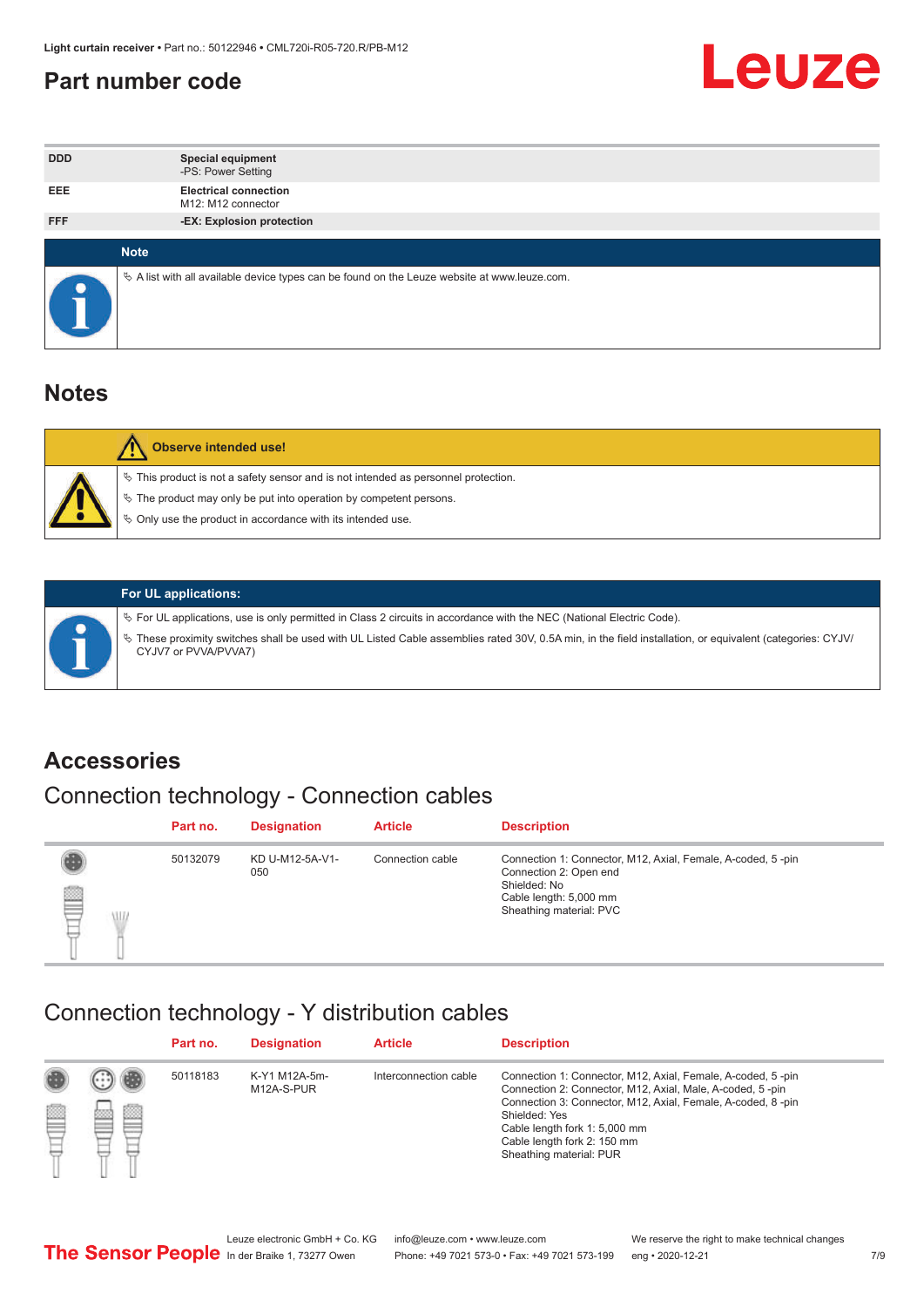#### **Accessories**

## **Leuze**

|   |                  | Part no. | <b>Designation</b>           | <b>Article</b>        | <b>Description</b>                                                                                                                                                                                                                                                                             |
|---|------------------|----------|------------------------------|-----------------------|------------------------------------------------------------------------------------------------------------------------------------------------------------------------------------------------------------------------------------------------------------------------------------------------|
| œ | œ<br><b>COLL</b> | 50123265 | K-YPB M12A-5m-<br>M12A-S-PUR | Interconnection cable | Suitable for interface: PROFIBUS DP<br>Connection 1: Connector, M12, Axial, Male, B-coded, 5-pin<br>Connection 2: Cable with connector, M12, Axial, Female, B-coded, 5-pin<br>Connection 3: Cable with connector, M12, Axial, Male, B-coded, 5-pin<br>Shielded: Yes<br>Sheathing material: PUR |

### Mounting technology - Mounting brackets

|               | Part no. | <b>Designation</b> | <b>Article</b>      | <b>Description</b>                                                                                                                                                                                                        |
|---------------|----------|--------------------|---------------------|---------------------------------------------------------------------------------------------------------------------------------------------------------------------------------------------------------------------------|
| $\frac{1}{2}$ | 50142900 | BT 700M.5-2SET     | Mounting device set | Design of mounting device: Bracket mounting<br>Fastening, at system: Through-hole mounting, T slotted hole<br>Mounting bracket, at device: Screw type, Sliding block<br>Type of mounting device: Rigid<br>Material: Steel |

### Mounting technology - Swivel mounts

| Part no. | <b>Designation</b> | <b>Article</b>       | <b>Description</b>                                                                                                                                          |
|----------|--------------------|----------------------|-------------------------------------------------------------------------------------------------------------------------------------------------------------|
| 429046   | <b>BT-2R1</b>      | Mounting bracket set | Fastening, at system: Through-hole mounting<br>Mounting bracket, at device: Clampable<br>Type of mounting device: Turning, 360°<br>Material: Metal, Plastic |

### Configuration devices

| Part no. | <b>Designation</b>             | <b>Article</b>  | <b>Description</b>                                                       |
|----------|--------------------------------|-----------------|--------------------------------------------------------------------------|
| 50121098 | SET MD12-US2-IL1.1<br>$+$ Zub. | Diagnostics set | Interface: USB<br>Connections: 2 Piece(s)<br>Degree of protection: IP 20 |

#### Services

| Part no. | <b>Designation</b> | <b>Article</b>   | <b>Description</b>                                                                                                                                                                                                                                                                                                                                                                                                              |
|----------|--------------------|------------------|---------------------------------------------------------------------------------------------------------------------------------------------------------------------------------------------------------------------------------------------------------------------------------------------------------------------------------------------------------------------------------------------------------------------------------|
| S981001  | CS10-S-110         | Start-up support | Details: Performed at location of customer's choosing, duration: max. 10<br>hours.<br>Conditions: Devices and connection cables are already mounted, price not<br>including travel costs and, if applicable, accommodation expenses.<br>Restrictions: No mechanical (mounting) and electrical (wiring) work<br>performed, no changes (attachments, wiring, programming) to third-party<br>components in the nearby environment. |
| S981005  | CS10-T-110         | Product training | Details: Location and content to be agreed upon, duration: max. 10 hours.<br>Conditions: Price not including travel costs and, if applicable, accommodation<br>expenses.<br>Restrictions: Travel costs and accommodation expenses charged separately<br>and according to expenditure.                                                                                                                                           |